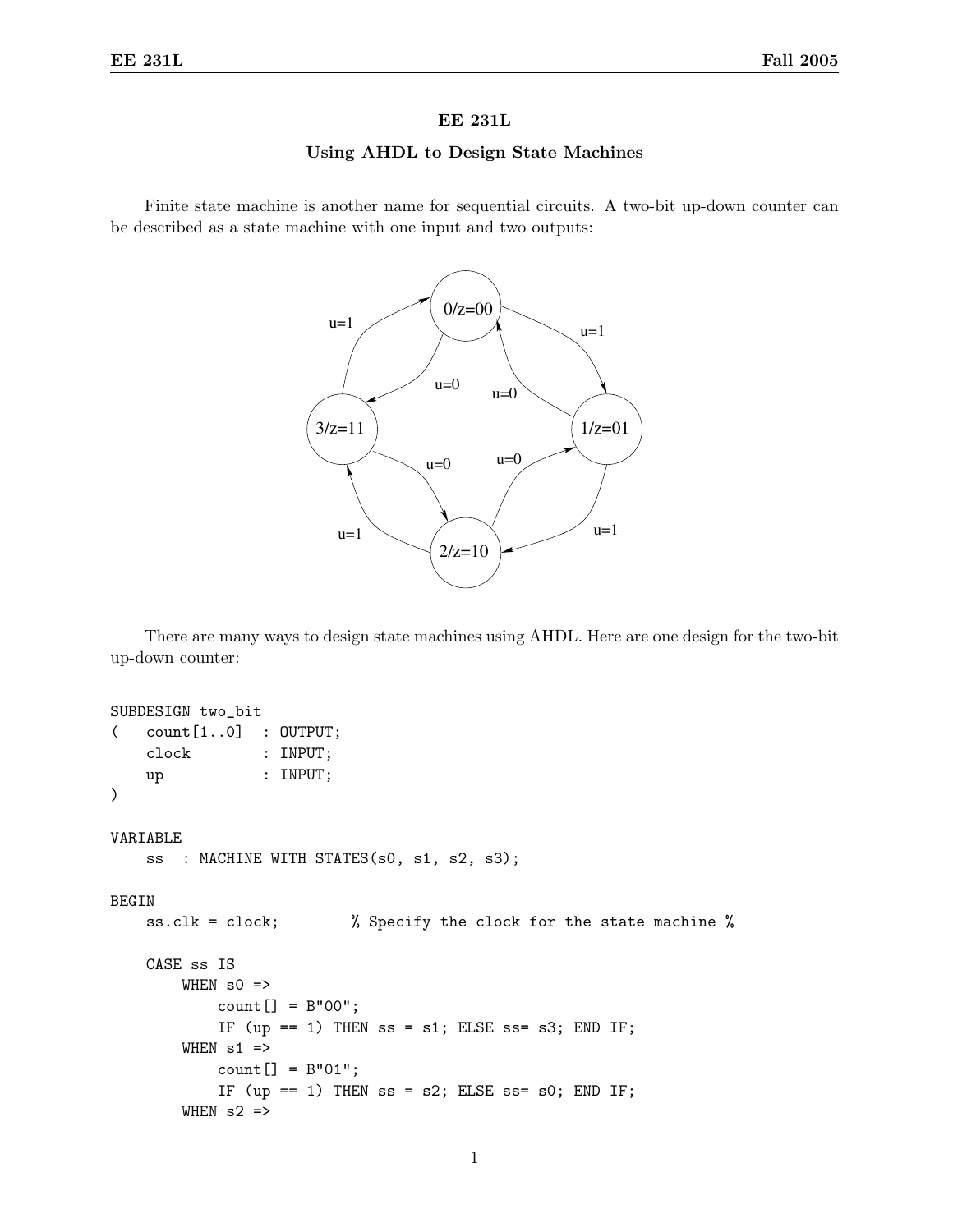```
count[] = B"10";IF (up == 1) THEN ss = s3; ELSE ss = s1; END IF;
WHEN s3 =>
    count[] = B"11";IF (up == 1) THEN ss = s0; ELSE ss = s2; END IF;
END CASE;
```
END;

The two-bit up-down counter is a Moore machine  $-$  i.e., the outputs of the machine depend only on the current state, and not on the current input. You can design a Moore machine by specifing a bit pattern associated with each state. In this example, we use a state transition table rather than a CASE statement. The count [1..0] outputs are directly associated with bits of the state machine. This means that the count[1..0] outputs will be the outputs of flip-flops, and will not change value until the machine changes states.

```
SUBDESIGN two_bit
```

```
( count[1..0] : OUTPUT;
   clock : INPUT;
   up : INPUT;
)
VARIABLE
   ss : MACHINE OF BITS (count[1..0])
         WITH STATES(s0 = B"00",
                    s1 = B"01",s2 = B''10'',
                    s3 = B''11';
BEGIN
   ss.clk = clock; % Specify the clock for the state machine %
   TABLE
      % current current next %
```

| % state    | input |               | state % |  |
|------------|-------|---------------|---------|--|
| SS,        | up    | =>            | ss;     |  |
| s0,        | 1     | $\Rightarrow$ | s1;     |  |
| s1,        | 1     | $\Rightarrow$ | s2;     |  |
| s2,        | 1     | $\Rightarrow$ | s3;     |  |
| s3,        | 1     | $\Rightarrow$ | s0;     |  |
| s0,        | Ω     | $\Rightarrow$ | s3;     |  |
| s1,        | 0     | $\Rightarrow$ | s0;     |  |
| s2,        | 0     | $\Rightarrow$ | s1;     |  |
| s3,        | 0     | $\Rightarrow$ | s2;     |  |
| END TABLE; |       |               |         |  |

END;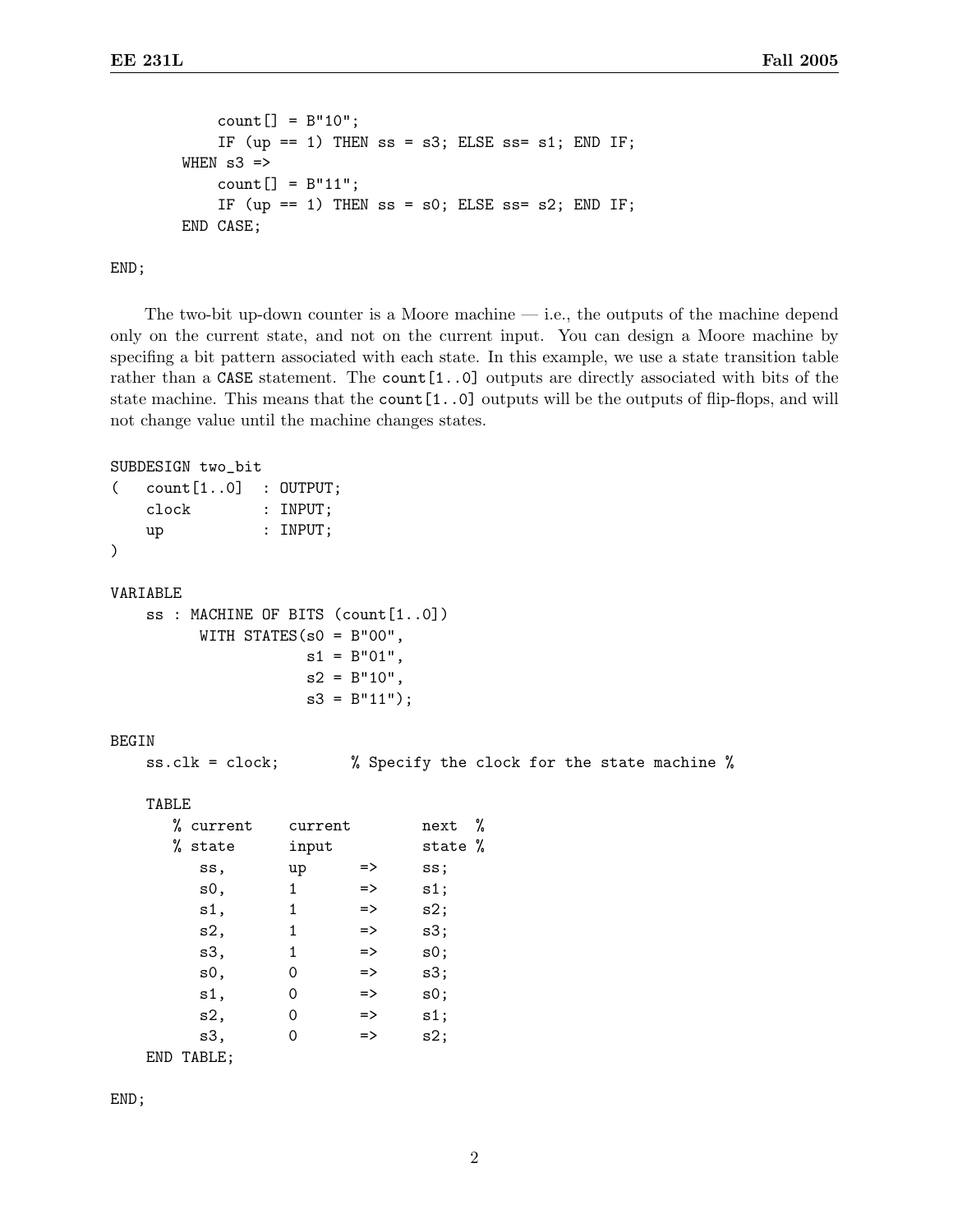You can use AHDL to design state machines with asynchronous outputs, also called Mealy machines. Here is an example from your textbook:



Here is an AHDL file to implement the design. This example shows how to reset a state machine. When reset goes high, the machine will be reset to the first state in the state machine list; in this case, that will be state A. The reset is done using the clear and prn inputs to D flip-flops, so the reset is done as soon as reset goes high; it is not necessary to wait for a clock edge.

When in state B, the output will be 0 when the input is 0, and the output will be 1 when the input is 1. The output will change multiple times while in state B if the input changes multiple times. For a Moore machine, the output changes only when the machine switches from one state to another.

```
SUBDESIGN mealy
(
   clock : INPUT;
   reset : INPUT;
   w : INPUT;
   z : OUTPUT;
)
VARIABLE
   ss : MACHINE WITH STATES(A, B);
BEGIN
   ss.clk = clock; % Specify the clock for the state machine %
   ss.reset = reset; % Specify the reset for the state machine %
   CASE ss IS
       WHEN A =>
           if (w == GND) THEN
              z = GND;ss = A;else
              z = GND;ss = B;END IF;
       WHEN B =>
           if (w == 1) THEN
              z = 1;
              ss = B;
```